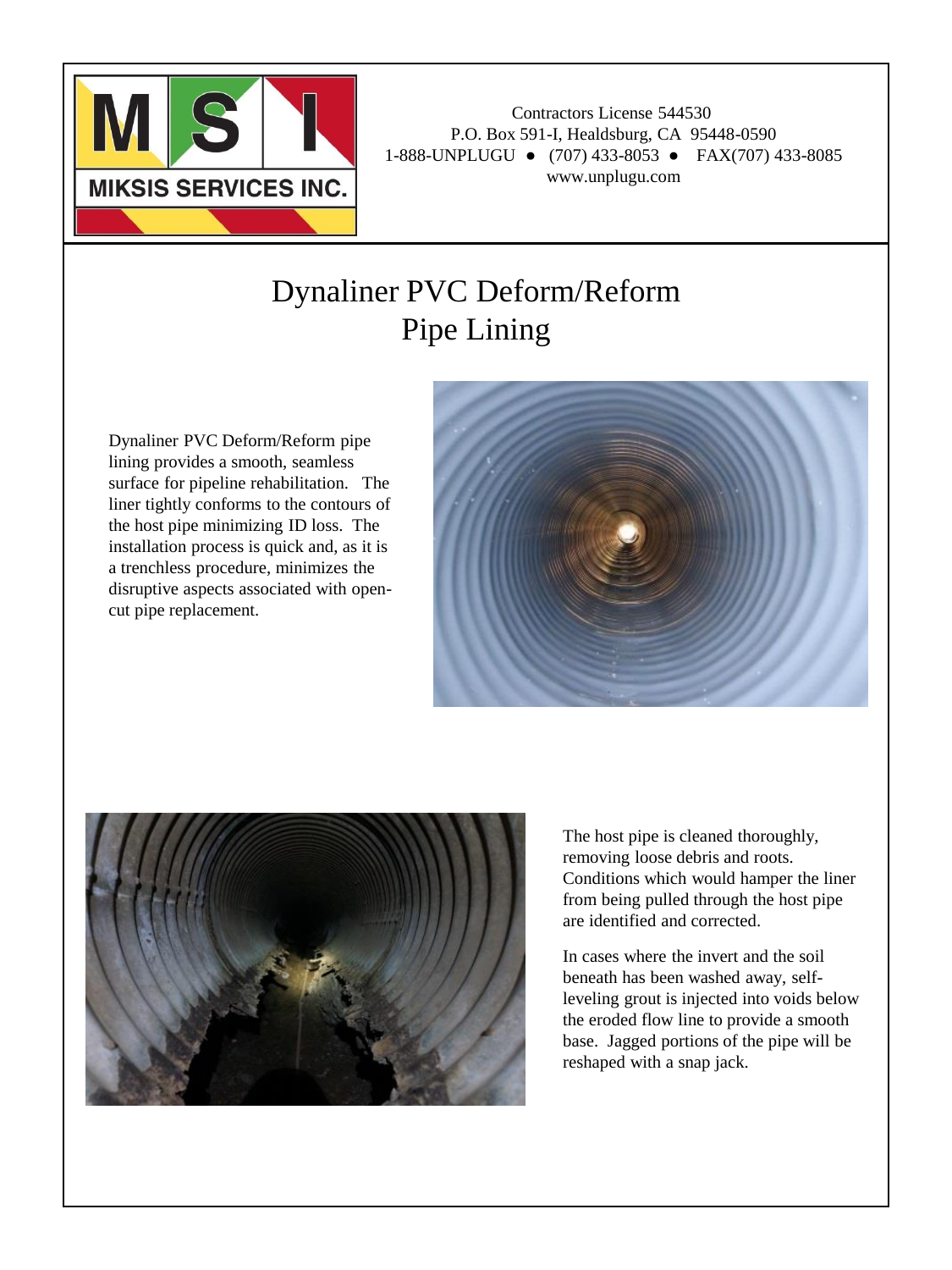

## Dynaliner PVC Deform/Reform Pipe Lining



The liner arrives from the factory on spools in a rigid state, condensed and folded into an "H" shape creating a smaller profile for the pulling process. Tow gear is affixed to the liner and the steaming process begins.

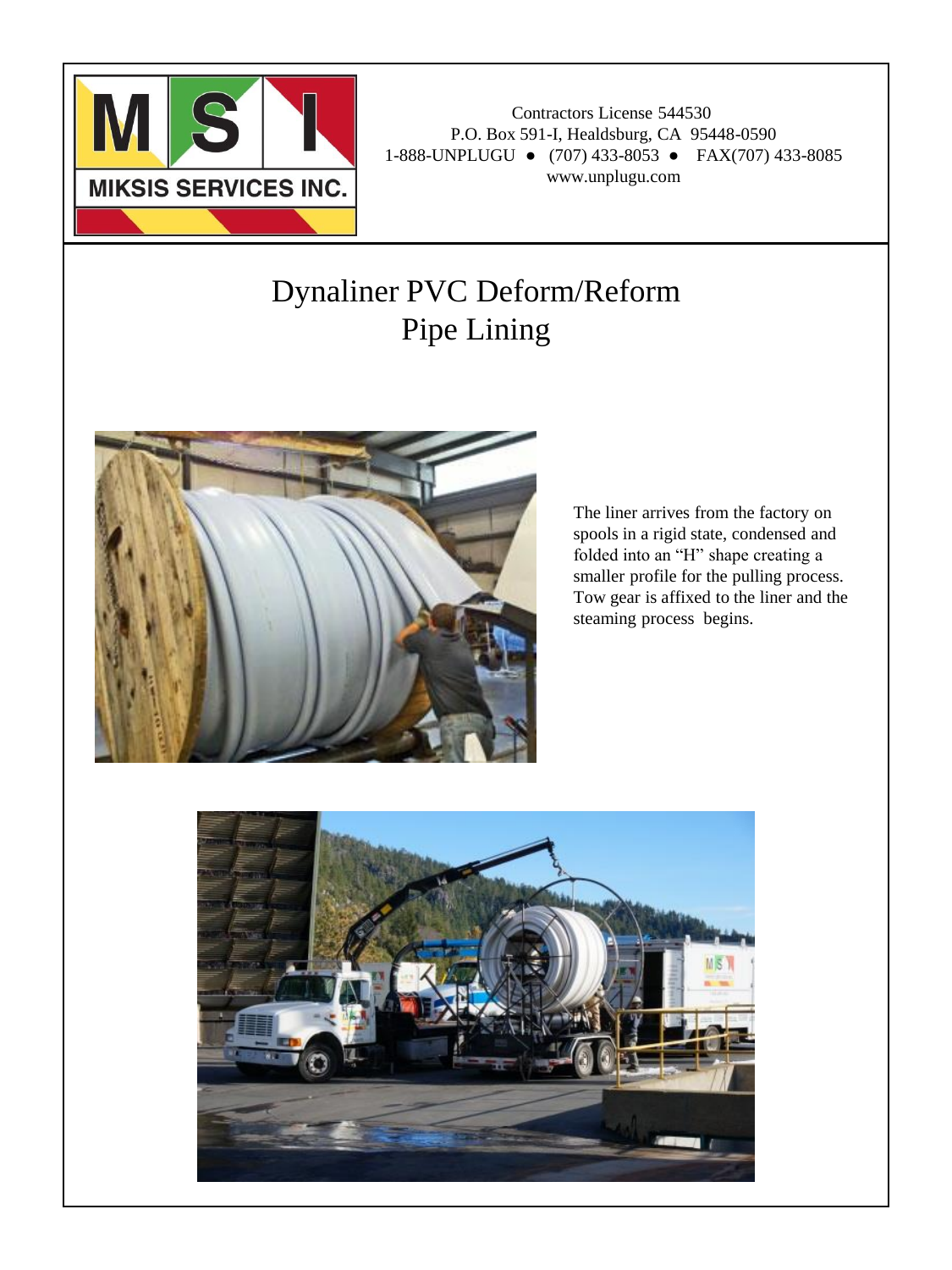

## Dynaliner PVC Deform/Reform Pipe Lining



Steam produced from the boiler is injected into the liner to increase the pliability of the pipe. Critical temperatures and pressures are monitored continuously during the steaming process. When optimum readings have been achieved, compressed air is introduced to replace the steam causing the softened liner to rapidly expand to the contours of the host pipe.

When the pipe becomes flexible but still compressed in its folded form, it is drawn through the host pipe. When the pull is complete, plugs are installed at both ends after the tow gear is removed.